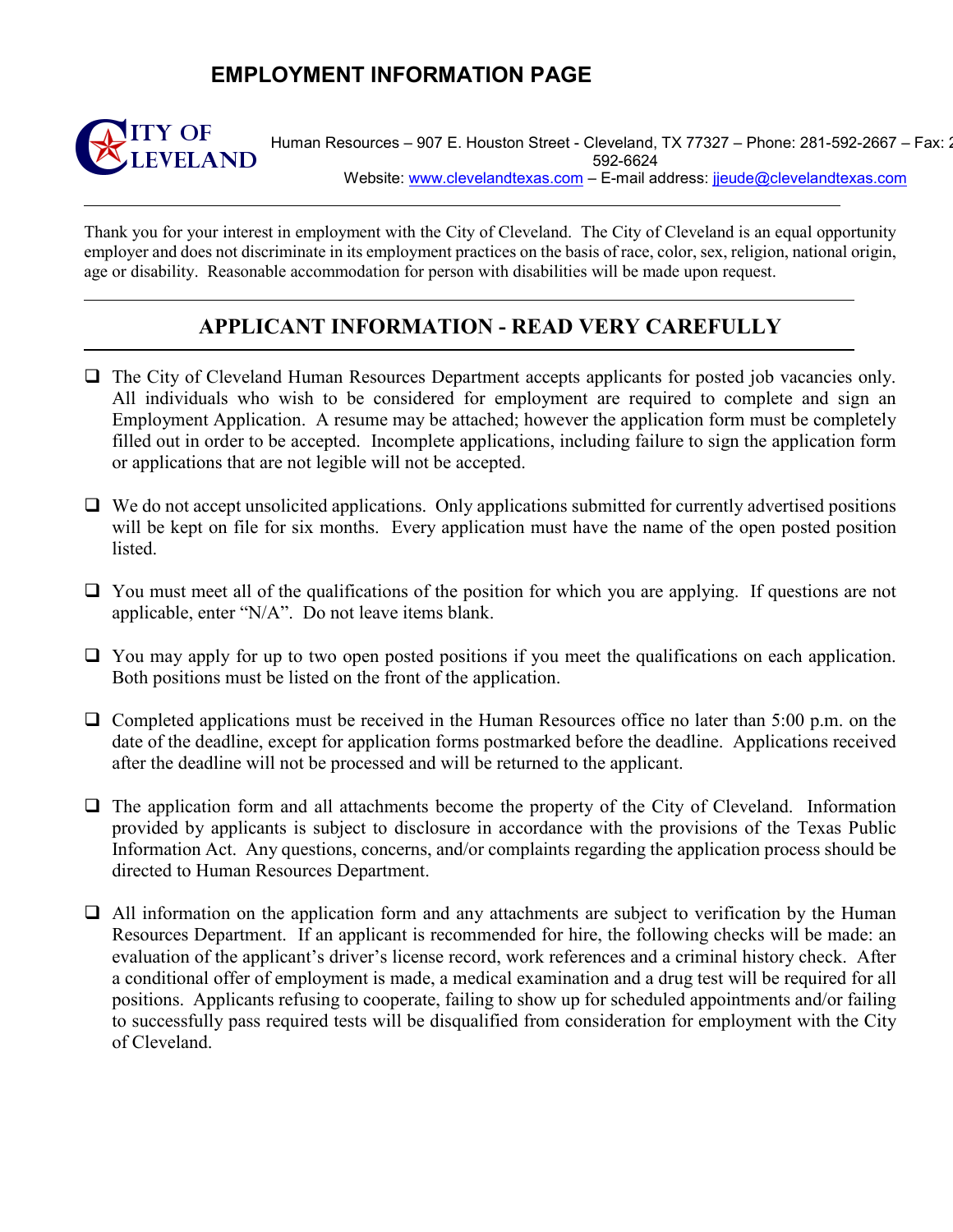## **EMPLOYMENT APPLICATION**

 *You can apply for up to two positions on one application.Must be completed in ink or typed and returned back to Human Resources Department*

| <b>LEVELAND</b>                                                                                                                                     | Date of Application:<br><b>Type of Employment Sought</b><br>Position(s) applying:<br>Full-time |                                                                   | <u> 1980 - Johann Barn, amerikan bestemannten bestemannten bestemannten aus dem Europa von dem Europa von dem Europa von dem Europa von dem Europa von dem Europa von dem Europa von dem Europa von dem Europa von dem Europa vo</u> | Part-time                         |
|-----------------------------------------------------------------------------------------------------------------------------------------------------|------------------------------------------------------------------------------------------------|-------------------------------------------------------------------|--------------------------------------------------------------------------------------------------------------------------------------------------------------------------------------------------------------------------------------|-----------------------------------|
| <b>Salary Requirement:</b><br><u> 2000 - Jan James James James James James James James James James James James James James James James James Ja</u> |                                                                                                |                                                                   |                                                                                                                                                                                                                                      | Temp/Seasonal                     |
|                                                                                                                                                     | Name: $\frac{1}{(Last)}$                                                                       |                                                                   |                                                                                                                                                                                                                                      |                                   |
|                                                                                                                                                     |                                                                                                | (First)                                                           |                                                                                                                                                                                                                                      | (Middle)                          |
| Address:                                                                                                                                            | (Street)                                                                                       | (City)                                                            | (State)                                                                                                                                                                                                                              | (Zip)                             |
|                                                                                                                                                     | $\text{Telephone:}\n \qquad \qquad (Day)$                                                      |                                                                   |                                                                                                                                                                                                                                      | Cell Phone or Alternative Number: |
|                                                                                                                                                     |                                                                                                |                                                                   |                                                                                                                                                                                                                                      |                                   |
|                                                                                                                                                     |                                                                                                |                                                                   | What is the best time to call you at the above number?                                                                                                                                                                               |                                   |
|                                                                                                                                                     |                                                                                                | Read carefully and answer by circling YES or NO to ALL questions: |                                                                                                                                                                                                                                      |                                   |
|                                                                                                                                                     |                                                                                                |                                                                   |                                                                                                                                                                                                                                      |                                   |
|                                                                                                                                                     |                                                                                                |                                                                   |                                                                                                                                                                                                                                      |                                   |
|                                                                                                                                                     |                                                                                                |                                                                   |                                                                                                                                                                                                                                      |                                   |
|                                                                                                                                                     |                                                                                                |                                                                   |                                                                                                                                                                                                                                      |                                   |
|                                                                                                                                                     |                                                                                                | - Position and Department:                                        |                                                                                                                                                                                                                                      |                                   |
|                                                                                                                                                     |                                                                                                |                                                                   |                                                                                                                                                                                                                                      |                                   |
|                                                                                                                                                     |                                                                                                |                                                                   |                                                                                                                                                                                                                                      |                                   |
|                                                                                                                                                     |                                                                                                |                                                                   |                                                                                                                                                                                                                                      |                                   |
|                                                                                                                                                     |                                                                                                |                                                                   |                                                                                                                                                                                                                                      |                                   |
|                                                                                                                                                     |                                                                                                |                                                                   |                                                                                                                                                                                                                                      |                                   |

### **Educational Background**

| Do not include the year you<br>graduated high school or<br>received your GED | Year(s)<br><b>Graduated</b><br>or Attended | <b>School Name, City, State</b> | Degree or<br><b>Certificate</b><br>Yes / No | <b>Major Area of Study</b> | <b>Credit Hours or</b><br><b>Academic Years</b><br>Completed |
|------------------------------------------------------------------------------|--------------------------------------------|---------------------------------|---------------------------------------------|----------------------------|--------------------------------------------------------------|
| High School                                                                  |                                            |                                 |                                             |                            |                                                              |
| <b>GED</b>                                                                   |                                            |                                 |                                             |                            |                                                              |
| College or University                                                        |                                            |                                 |                                             |                            |                                                              |
| Graduate School                                                              |                                            |                                 |                                             |                            |                                                              |
| Vocational, Technical,<br>Business School                                    |                                            |                                 |                                             |                            |                                                              |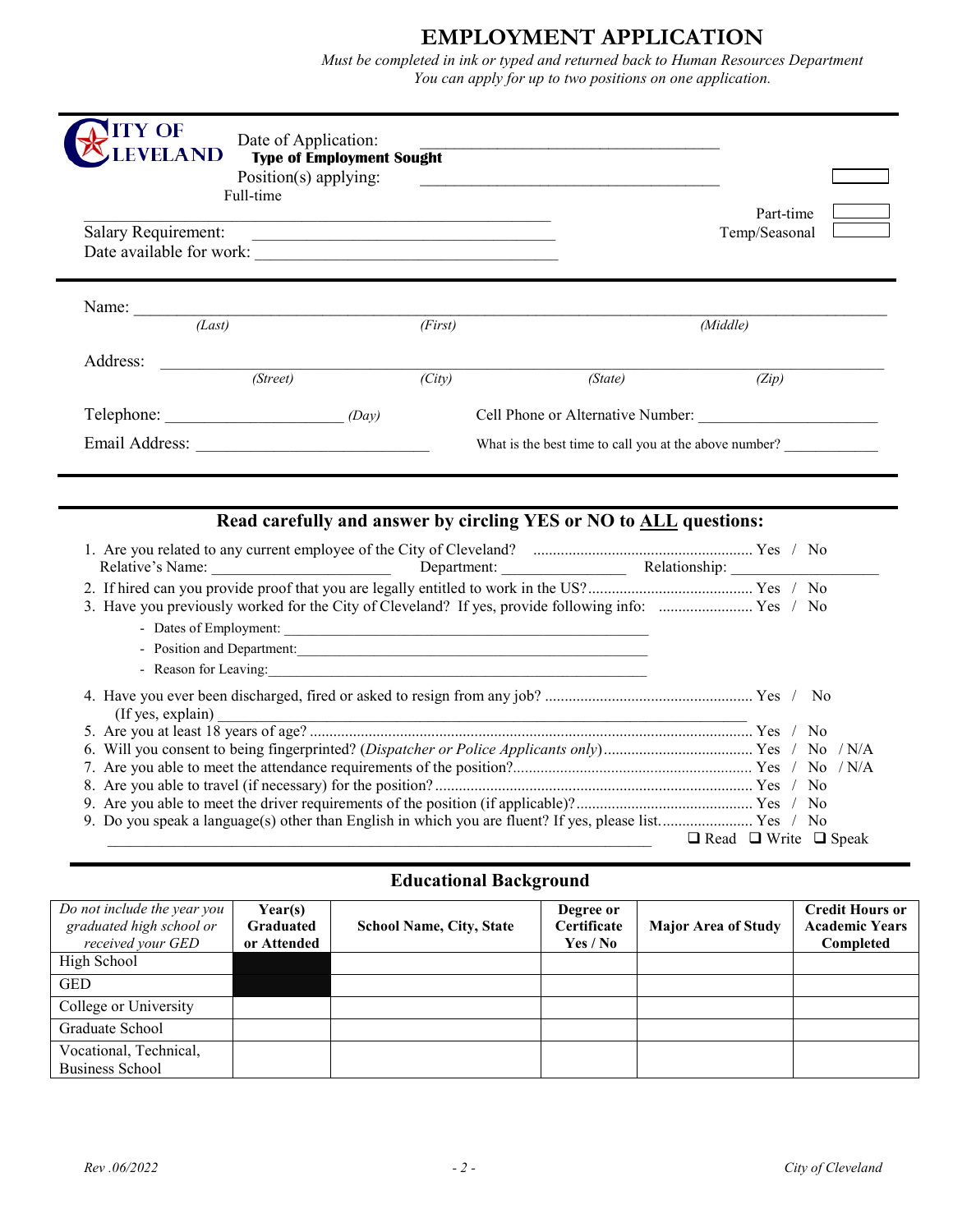|                       |                                                                                                                                                                                       |            | <b>Skills, Qualifications, and Certifications</b>                                         |                                                                                                                                                                |
|-----------------------|---------------------------------------------------------------------------------------------------------------------------------------------------------------------------------------|------------|-------------------------------------------------------------------------------------------|----------------------------------------------------------------------------------------------------------------------------------------------------------------|
| $\Box$ Microsoft Word | $\Box$ Microsoft Excel                                                                                                                                                                |            | $\Box$ Outlook $\Box$ 10-key by touch                                                     | $\Box$ Windows (98, XP, Vista)                                                                                                                                 |
|                       |                                                                                                                                                                                       |            |                                                                                           | $\Box$ Internet Explorer                                                                                                                                       |
|                       |                                                                                                                                                                                       |            |                                                                                           | List any other skills, qualifications or certifications which may assist you in performing the duties of                                                       |
| Type of License       |                                                                                                                                                                                       | Issued by: | the control of the control of the control of the control of the control of the control of | Licenses, certificates and other forms of recognition: (Applicants may be required to provided copies of licenses and certificates)<br><b>Expiration Date:</b> |
|                       | the control of the control of the control of the control of the control of the control of<br>List mechanical equipment you can operate skillfully: (operator or labor positions only) |            | <u> 1989 - Andrea Stadt Britain, amerikansk politiker (</u>                               |                                                                                                                                                                |
|                       |                                                                                                                                                                                       |            | <b>Military Background</b>                                                                |                                                                                                                                                                |
|                       | Have you ever served in the Armed Forces of the United States?                                                                                                                        |            |                                                                                           | Yes / No                                                                                                                                                       |
|                       |                                                                                                                                                                                       |            |                                                                                           |                                                                                                                                                                |
|                       |                                                                                                                                                                                       |            |                                                                                           |                                                                                                                                                                |
|                       |                                                                                                                                                                                       |            | <b>References</b>                                                                         |                                                                                                                                                                |
|                       | applicable, list three school or personal references that are not related to you.                                                                                                     |            |                                                                                           | List name and telephone number of three business/work references that are not related to you. If not                                                           |

| Name | <b>Telephone Number</b> | Relationship | <b>Years Known</b> |
|------|-------------------------|--------------|--------------------|
|      |                         |              |                    |
|      |                         |              |                    |
|      |                         |              |                    |

### **Employment History**

Begin with your present or last job. Include all employment (last 10 years minimum, if applicable) including each position held (even with same employer). Summarize experience including technical, supervisory, and managerial responsibilities including number of employees you supervised, if applicable. If you need additional space, you can

Ĭ.

j,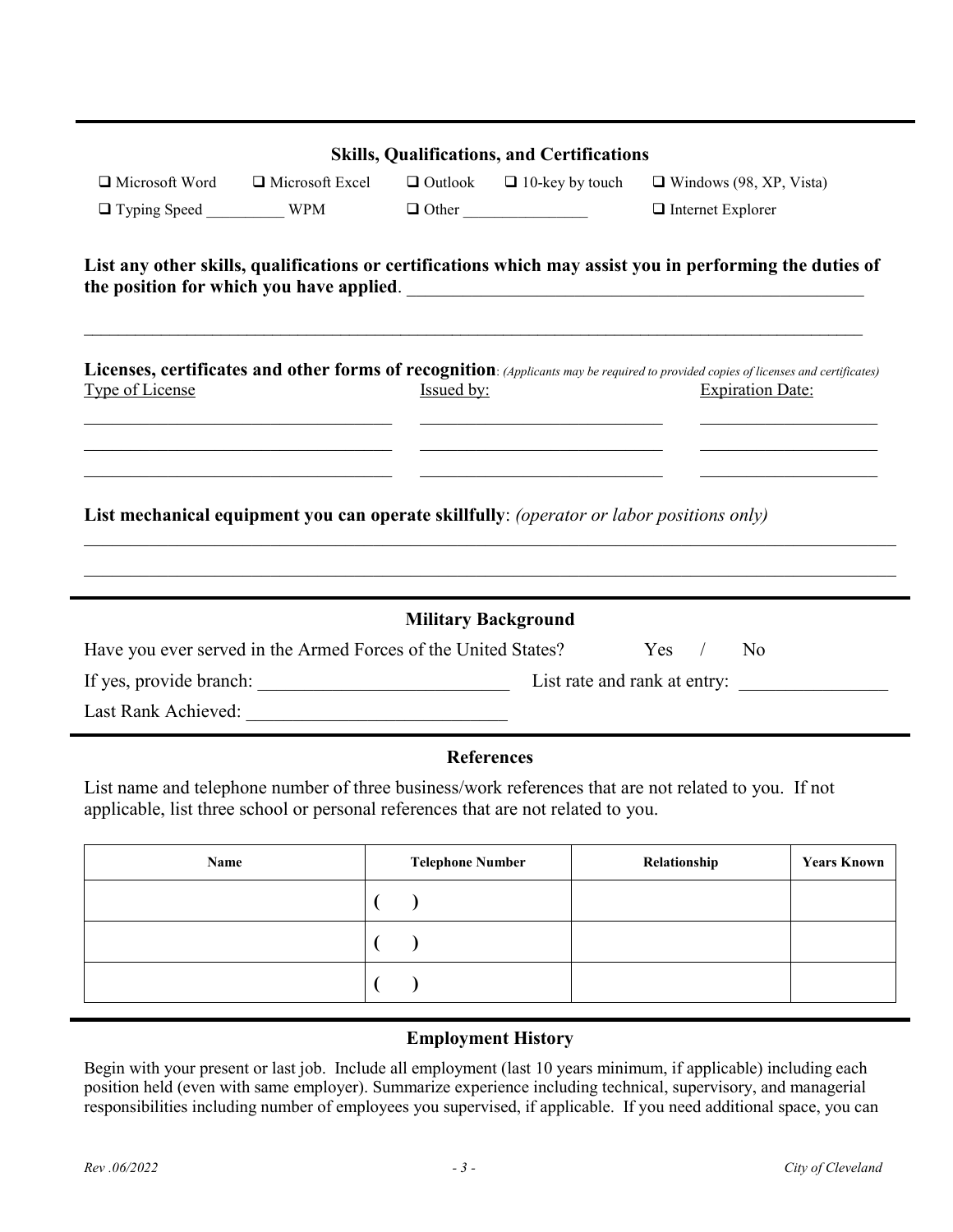## MUST BE tEll LED QU'IL A QMP <u>bestimes wil*DQt be accepted as substitution for employment history* however you G</u>

may attach a resume in addition to your application.

|                                                                                        | Current or Most Recent Employer:                                   |                     |                                                | Address:     |           |  |
|----------------------------------------------------------------------------------------|--------------------------------------------------------------------|---------------------|------------------------------------------------|--------------|-----------|--|
| <b>Employed From:</b>                                                                  |                                                                    | To:                 | City                                           | <b>State</b> | Zip Code: |  |
| Supervisor's Name and Title:                                                           |                                                                    |                     | Phone Number:<br>May we contact this employer? |              | Yes / No  |  |
| Job Duties:                                                                            |                                                                    |                     |                                                |              |           |  |
| Job Title:                                                                             |                                                                    |                     | Reason for leaving:                            |              |           |  |
| $\Box$ Full time                                                                       | Check appropriate box:<br>$\Box$ Part-time<br>□ Temporary/Seasonal |                     | Salary Starting: \$                            | Leaving: \$  |           |  |
| Employer:                                                                              |                                                                    |                     | Address:                                       |              |           |  |
| Employed From:                                                                         |                                                                    | To:                 | City                                           | <b>State</b> | Zip Code: |  |
| Supervisor's Name and Title:                                                           |                                                                    |                     | Phone Number:<br>May we contact this employer? |              | Yes / No  |  |
| Job Duties:                                                                            |                                                                    |                     |                                                |              |           |  |
| Job Title:                                                                             |                                                                    | Reason for leaving: |                                                |              |           |  |
| Check appropriate box:<br>$\Box$ Full time<br>$\Box$ Part-time<br>□ Temporary/Seasonal |                                                                    |                     | Salary Starting: \$                            | Leaving: \$  |           |  |

| Employer:                                                                              |                     | Address:                                                   |              |           |
|----------------------------------------------------------------------------------------|---------------------|------------------------------------------------------------|--------------|-----------|
| <b>Employed From:</b>                                                                  | To:                 | City                                                       | <b>State</b> | Zip Code: |
| Supervisor's Name and Title:                                                           |                     | Phone Number:<br>May we contact this employer?<br>Yes / No |              |           |
| Job Duties:                                                                            |                     |                                                            |              |           |
| Job Title:                                                                             | Reason for leaving: |                                                            |              |           |
| Check appropriate box:<br>$\Box$ Part-time<br>$\Box$ Full time<br>□ Temporary/Seasonal |                     | Salary Starting: \$                                        | Leaving: \$  |           |

If presently employed, why do you wish to change your position?

Explain any gaps in employment longer than one month: \_\_\_\_\_\_\_\_\_\_\_\_\_\_\_\_\_\_\_\_\_\_\_\_\_\_\_\_\_\_\_\_\_\_\_\_\_\_\_\_\_\_\_\_\_\_\_\_\_\_\_\_\_\_

\_\_\_\_\_\_\_\_\_\_\_\_\_\_\_\_\_\_\_\_\_\_\_\_\_\_\_\_\_\_\_\_\_\_\_\_\_\_\_\_\_\_\_\_\_\_\_\_\_\_\_\_\_\_\_\_\_\_\_\_\_\_\_\_\_\_\_\_\_\_\_\_\_\_\_\_\_\_\_\_\_\_\_\_\_\_\_\_\_\_\_\_\_\_\_\_\_\_\_\_

\_\_\_\_\_\_\_\_\_\_\_\_\_\_\_\_\_\_\_\_\_\_\_\_\_\_\_\_\_\_\_\_\_\_\_\_\_\_\_\_\_\_\_\_\_\_\_\_\_\_\_\_\_\_\_\_\_\_\_\_\_\_\_\_\_\_\_\_\_\_\_\_\_\_\_\_\_\_\_\_\_\_\_\_\_\_\_\_\_\_\_\_\_\_\_\_\_\_\_\_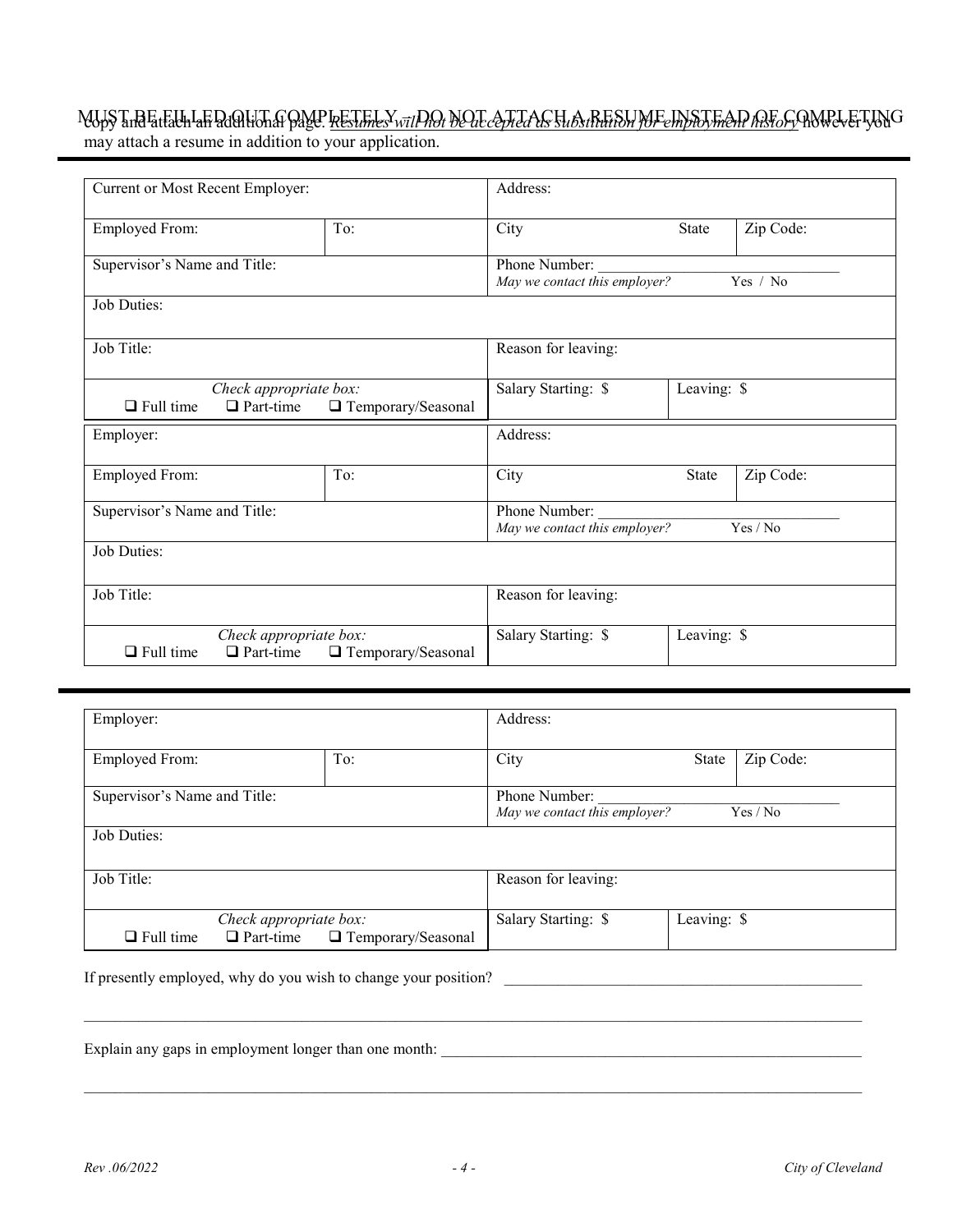| Employer:                                                         |  | Address:            |                                           |  |  |
|-------------------------------------------------------------------|--|---------------------|-------------------------------------------|--|--|
| To:<br><b>Employed From:</b>                                      |  | City                | Zip Code:<br>State                        |  |  |
| Supervisor's Name and Title:                                      |  | Phone Number:       | May we contact this employer?<br>Yes / No |  |  |
| Job Duties:                                                       |  |                     |                                           |  |  |
| Job Title:                                                        |  | Reason for leaving: |                                           |  |  |
| Check appropriate box:                                            |  | Salary Starting: \$ | Leaving: \$                               |  |  |
| $\Box$ Tumporary/Substitute<br>u Tar <del>eume</del><br>प्राप्ताप |  |                     |                                           |  |  |

| Employer:                            |                            | Address:            |                                           |           |  |
|--------------------------------------|----------------------------|---------------------|-------------------------------------------|-----------|--|
| <b>Employed From:</b>                | To:                        | City                | State                                     | Zip Code: |  |
| Supervisor's Name and Title:         |                            | Phone Number:       | May we contact this employer?<br>Yes / No |           |  |
| Job Duties:                          |                            |                     |                                           |           |  |
| Job Title:                           |                            | Reason for leaving: |                                           |           |  |
| Check appropriate box:               |                            | Salary Starting: \$ | Leaving: \$                               |           |  |
| $\Box$ Full time<br>$\Box$ Part-time | <b>T</b> emporary/Seasonal |                     |                                           |           |  |

| Employer:                                                                                |     | Address:                                       |                      |           |
|------------------------------------------------------------------------------------------|-----|------------------------------------------------|----------------------|-----------|
| <b>Employed From:</b>                                                                    | To: |                                                | City<br><b>State</b> | Zip Code: |
| Supervisor's Name and Title:                                                             |     | Phone Number:<br>May we contact this employer? | Yes / No             |           |
| Job Duties:                                                                              |     |                                                |                      |           |
| Job Title:                                                                               |     | Reason for leaving:                            |                      |           |
| Check appropriate box:<br>$\Box$ Part-time $\Box$ Temporary/Seasonal<br>$\Box$ Full time |     | Salary Starting: \$                            | Leaving: \$          |           |

| Employer:                    |  | Address:                                                   |  |
|------------------------------|--|------------------------------------------------------------|--|
| <b>Employed From:</b><br>To: |  | Zip Code:<br>City<br><b>State</b>                          |  |
| Supervisor's Name and Title: |  | Phone Number:<br>May we contact this employer?<br>Yes / No |  |
| Job Duties:                  |  |                                                            |  |
| Job Title:                   |  | Reason for leaving:                                        |  |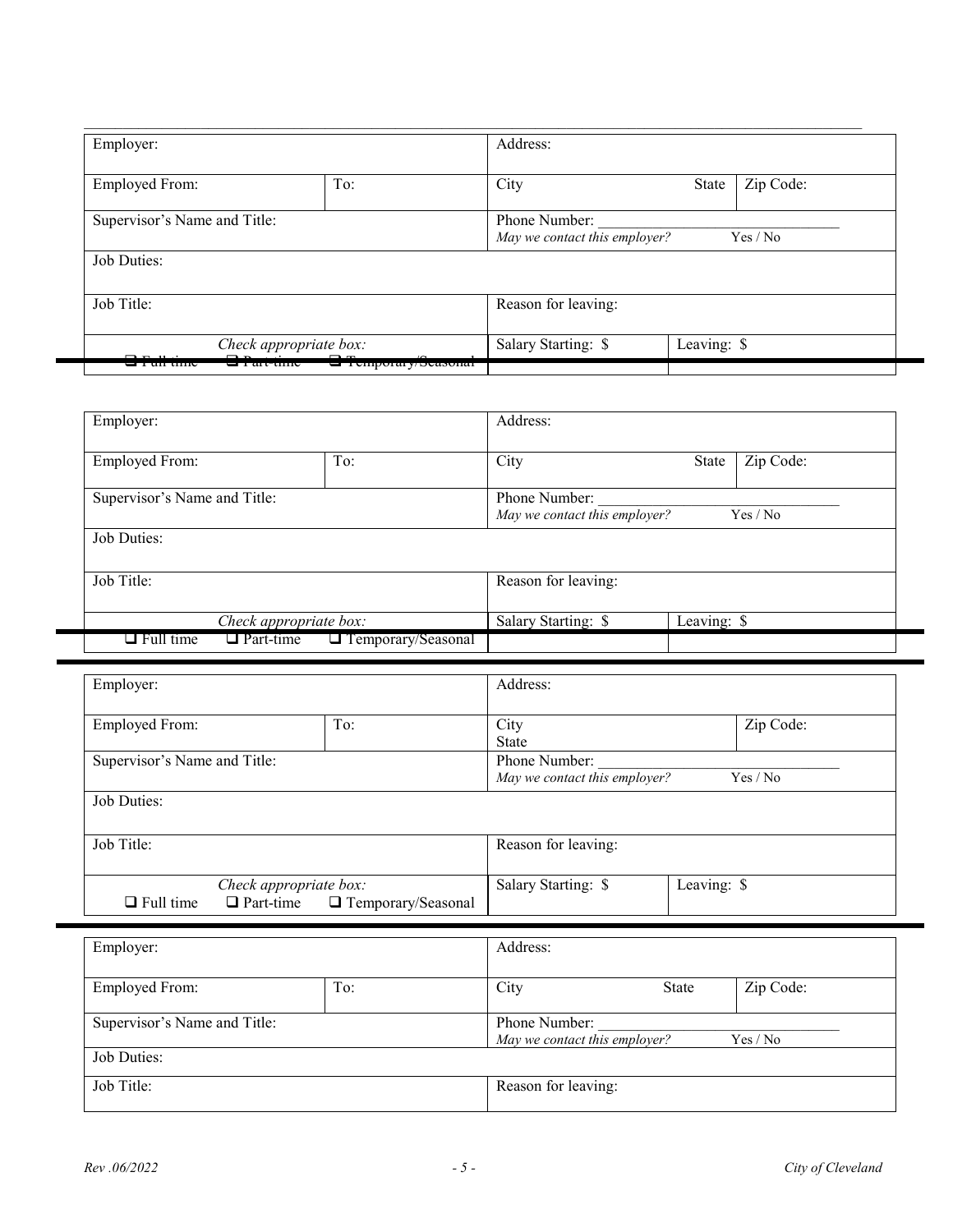| Check appropriate box: |           | ' Starting:<br>Salary     | Leaving: |  |
|------------------------|-----------|---------------------------|----------|--|
| $\Box$ Full time       | Part-time | $\Box$ Temporary/Seasonal |          |  |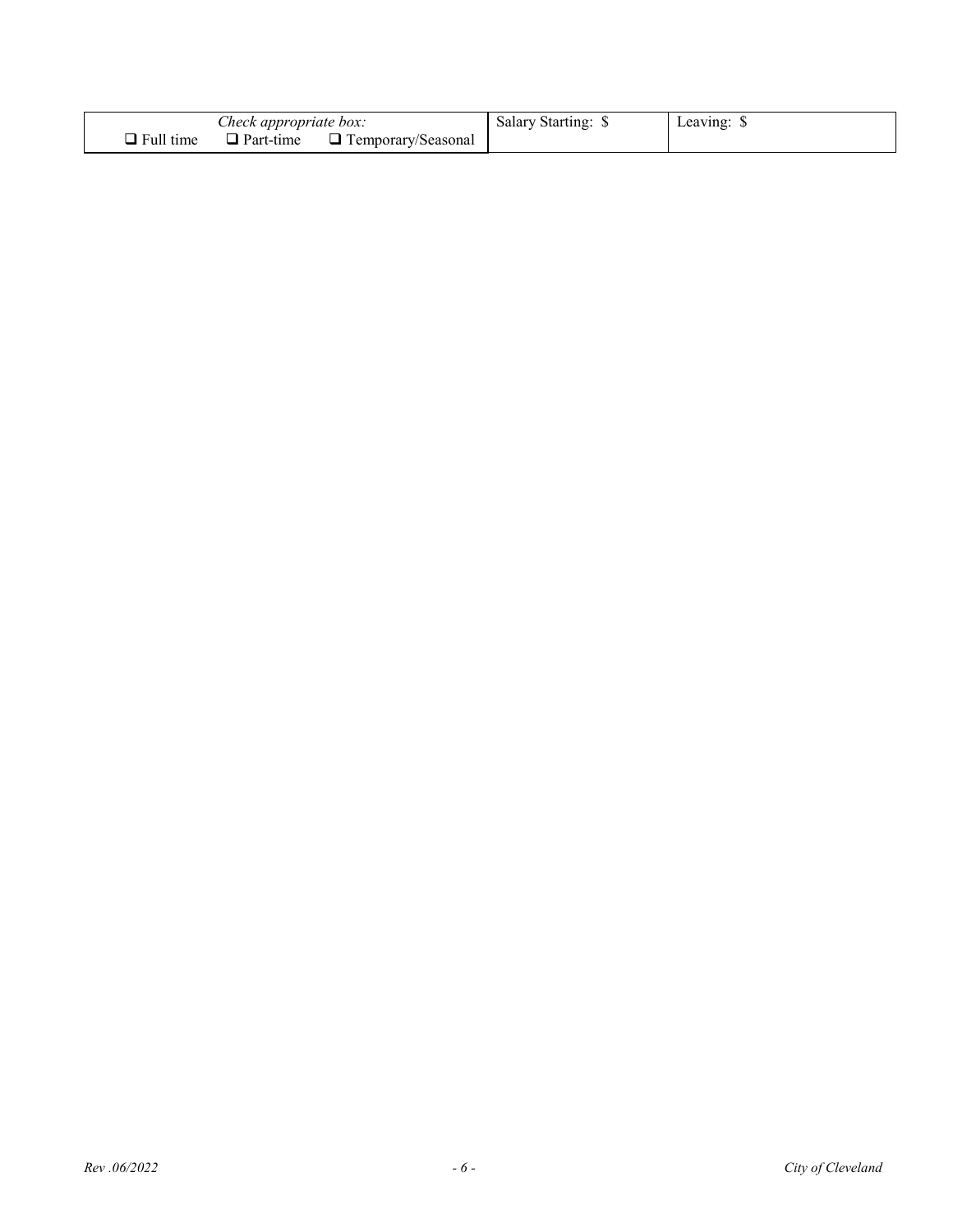#### **Consent to perform Criminal History Background Check**

I, the contract of the same am applicant for employment with the City of Cleveland and have been advised that as a part of the application process, the City conducts a criminal history background check. I do hereby consent to the City use of any information provided during the application process in performing the criminal history check.

The City has informed me that I have the right to review and challenge any negative information that would adversely impact a decision to offer employment. In addition, I have been informed that I will have a reasonable opportunity to clear up any mistaken information reported within a reasonable time frame established within the sole discretion of the City.

- 1. Have you ever been convicted or plead guilty before in a court of any federal, state or municipal criminal offense? \_\_\_\_Yes \_\_\_\_ No If yes, explain.
- \_\_\_\_\_\_\_\_\_\_\_\_\_\_\_\_\_\_\_\_\_\_\_\_\_\_\_\_\_\_\_\_\_\_\_\_\_\_\_\_\_\_\_\_\_\_\_\_\_\_\_\_\_\_\_\_\_\_\_\_\_\_\_\_\_\_\_\_\_\_\_\_\_\_\_\_\_\_\_\_\_\_\_\_\_\_\_\_\_\_\_\_\_\_\_\_ 2. Have you ever received deferred adjudication or similar disposition for any federal, state or municipal criminal offense? If yes, explain. Yes No

 $\mathcal{L}_\mathcal{L} = \mathcal{L}_\mathcal{L} = \mathcal{L}_\mathcal{L} = \mathcal{L}_\mathcal{L} = \mathcal{L}_\mathcal{L} = \mathcal{L}_\mathcal{L} = \mathcal{L}_\mathcal{L} = \mathcal{L}_\mathcal{L} = \mathcal{L}_\mathcal{L} = \mathcal{L}_\mathcal{L} = \mathcal{L}_\mathcal{L} = \mathcal{L}_\mathcal{L} = \mathcal{L}_\mathcal{L} = \mathcal{L}_\mathcal{L} = \mathcal{L}_\mathcal{L} = \mathcal{L}_\mathcal{L} = \mathcal{L}_\mathcal{L}$ 

\_\_\_\_\_\_\_\_\_\_\_\_\_\_\_\_\_\_\_\_\_\_\_\_\_\_\_\_\_\_\_\_\_\_\_\_\_\_\_\_\_\_\_\_\_\_\_\_\_\_\_\_\_\_\_\_\_\_\_\_\_\_\_\_\_\_\_\_\_\_\_\_\_\_\_\_\_\_\_\_\_\_\_\_\_\_\_\_\_\_\_\_\_\_\_\_

- 3. Have you ever received probation or community supervision for any federal, state or municipal criminal offense? Yes No If yes, explain.
- 4. Are you currently on probation? The set of the set of the set of the set of the set of the set of the set of the set of the set of the set of the set of the set of the set of the set of the set of the set of the set of

5. Have you ever been convicted of any criminal offense in a county outside the jurisdiction of the United States? Yes No If yes, explain.

 $\mathcal{L}_\mathcal{L} = \mathcal{L}_\mathcal{L} = \mathcal{L}_\mathcal{L} = \mathcal{L}_\mathcal{L} = \mathcal{L}_\mathcal{L} = \mathcal{L}_\mathcal{L} = \mathcal{L}_\mathcal{L} = \mathcal{L}_\mathcal{L} = \mathcal{L}_\mathcal{L} = \mathcal{L}_\mathcal{L} = \mathcal{L}_\mathcal{L} = \mathcal{L}_\mathcal{L} = \mathcal{L}_\mathcal{L} = \mathcal{L}_\mathcal{L} = \mathcal{L}_\mathcal{L} = \mathcal{L}_\mathcal{L} = \mathcal{L}_\mathcal{L}$ List other names if different than name on the front of application (i.e. maiden, divorce, legally changed, etc).

#### **Applicant Statement**

 $\mathcal{L}_\mathcal{L} = \{ \mathcal{L}_\mathcal{L} = \{ \mathcal{L}_\mathcal{L} = \{ \mathcal{L}_\mathcal{L} = \{ \mathcal{L}_\mathcal{L} = \{ \mathcal{L}_\mathcal{L} = \{ \mathcal{L}_\mathcal{L} = \{ \mathcal{L}_\mathcal{L} = \{ \mathcal{L}_\mathcal{L} = \{ \mathcal{L}_\mathcal{L} = \{ \mathcal{L}_\mathcal{L} = \{ \mathcal{L}_\mathcal{L} = \{ \mathcal{L}_\mathcal{L} = \{ \mathcal{L}_\mathcal{L} = \{ \mathcal{L}_\mathcal{$ 

#### **I understand that any information provided by me that is found to be false, incomplete or misrepresented in any respect, will be sufficient cause to (1) eliminate me from further consideration for employment, or (2) may result in my immediate termination from the employer's service, whenever it is discovered.**

I authorize the City of Cleveland to investigate my personal history and/or employment record and to contact any and all references to obtain additional job related information about me. In consideration for the City's acceptance of my application, I release from liability the City of Cleveland, its officials and employees, and all other persons, from claims and damages in connection with furnishing such information.

I understand that all potential employees are subject to a drug screen, physical examination, and criminal background check in addition to business and/or personal reference checks. I understand that the employment process may include a review of my driving record which is in file with appropriate law enforcement agencies. I also agree that if I am employed in a job requiring the operation of a motor vehicle, my failure to maintain an acceptable driving record may result in my discharge.

I also understand that if I am hired, I will be required to provide proof of identity and legal authorization to work in the United States and that federal immigration laws require me to complete an I-9 form in this regard.

I understand that nothing contained in this employment application or in the granting of an interview is intended to create an employment contract between the City of Cleveland and myself for either employment, or for the providing of any benefit. No promises regarding employment have been made to me, and I understand that no such promise or guarantee is binding upon the City of Cleveland unless made in writing. If an employment relationship is established, I understand that I have the right to terminate my employment at any time and that the City of Cleveland retains the same right. The City of Cleveland is an equal opportunity employer.

I certify that I have read, fully understand and accept all terms of the Applicant Statement.

| <b>Signature of Applicant:</b> | Date:          |
|--------------------------------|----------------|
| <b>Social Security Number:</b> | Date of Birth: |

**Return applications to: City of Cleveland, Attn: HR, 907 E. Houston, Cleveland, TX 77327 or email to [jjeude@clevelandtexas.com.](mailto:jjeude@clevelandtexas.com)**